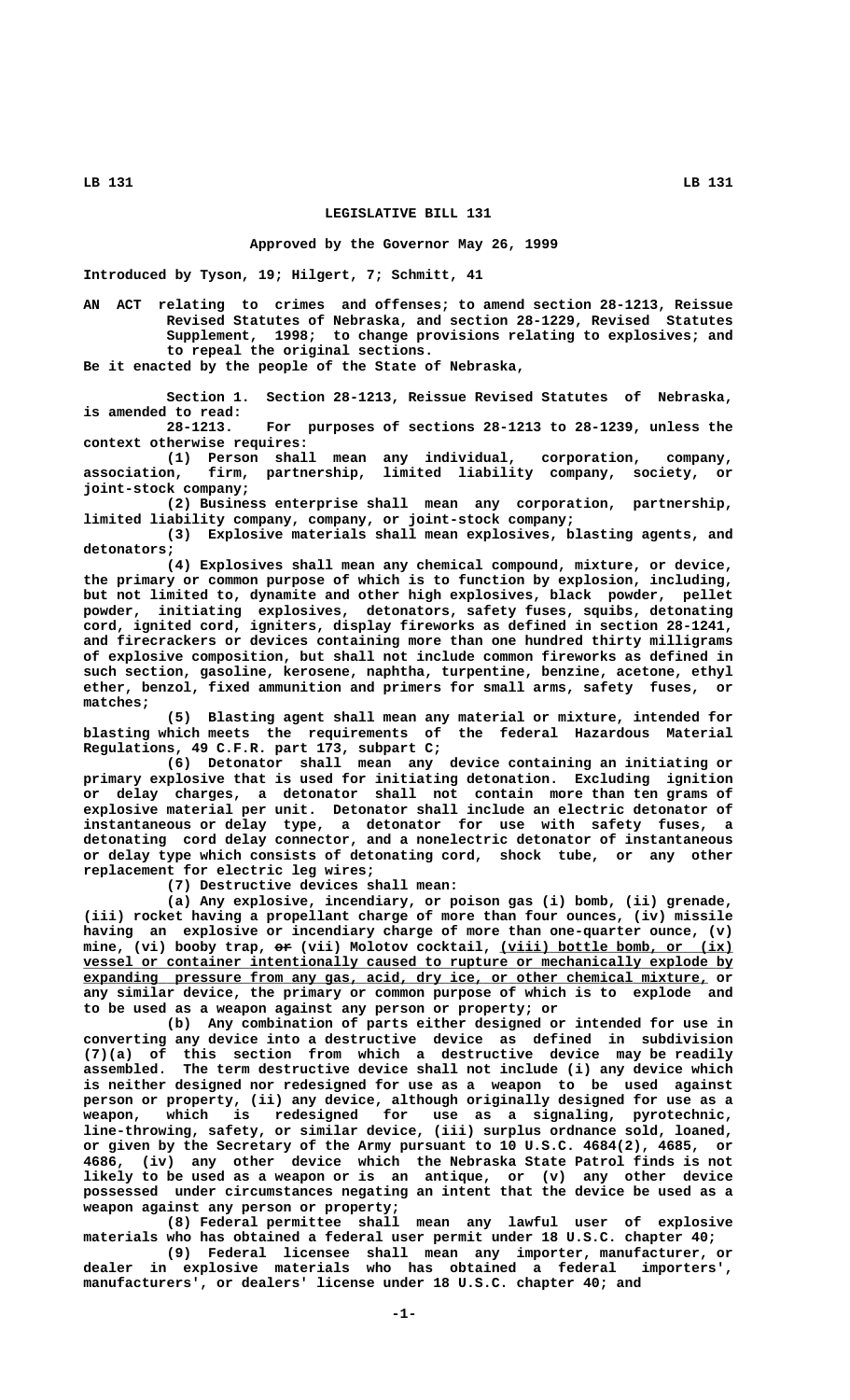**LB 131 LB 131**

**(10) Smokeless propellants shall mean solid propellants commonly called smokeless powders in the trade and used in small arms ammunition. Sec. 2. Section 28-1229, Revised Statutes Supplement, 1998, is amended to read:**

**28-1229. (1) The Nebraska State Patrol shall have the authority to issue permits for:**

**(a) The storage of explosive materials;**

**(b) The use of explosive materials; and**

**(c) The purchase of explosive materials by business enterprises.**

**(2) The Nebraska State Patrol shall not issue a permit to store or use explosive materials to any person who:**

**(a) Is under twenty-one years of age;**

**(b) Has been convicted in any court of a felony;**

**(c) Is charged with a felony;**

**(d) Is a fugitive from justice;**

**(e) Is an unlawful user of any depressant, stimulant, or narcotic drug;**

**(f) Has been admitted as a patient or inmate in a public or private institution for the treatment of a mental or emotional disease or disorder** within five years preceding the date of application;  $e$ **P** 

**(g) Has no reasonable educational, industrial, commercial, agricultural, recreational, or other legitimate need for a permit to store or use explosive materials<u>;</u><br>(h) Has been** 

 **\_\_\_\_\_\_\_\_\_\_\_\_\_\_\_\_\_\_\_\_\_\_\_\_\_\_\_\_\_\_\_\_\_\_\_\_\_\_\_\_\_\_\_\_\_\_\_\_\_\_\_\_\_\_\_\_\_\_\_\_\_\_\_\_\_\_\_\_ (h) Has been convicted in any court of a misdemeanor crime of \_\_\_\_\_\_\_\_\_\_\_\_\_\_\_\_\_\_\_\_\_\_\_\_\_\_\_\_\_\_\_\_\_\_\_\_\_\_\_\_\_\_\_\_\_\_\_\_\_\_\_\_\_\_\_\_\_\_\_\_\_\_\_\_\_\_\_\_\_\_\_\_\_\_\_\_\_\_ domestic violence. This includes any misdemeanor conviction involving the use \_\_\_\_\_\_\_\_\_\_\_\_\_\_\_\_\_\_\_\_\_\_\_\_\_\_\_\_\_\_\_\_\_\_\_\_\_\_\_\_\_\_\_\_\_\_\_\_\_\_\_\_\_\_\_\_\_\_\_\_\_\_\_\_\_\_\_\_\_\_\_\_\_\_\_\_\_\_ or attempted use of physical force committed by a current or former spouse,** parent, or guardian of the victim or by a person with a similar relationship  **\_\_\_\_\_\_\_\_\_\_\_\_\_\_\_\_ with the victim;**

 **\_\_\_\_\_\_\_\_\_\_\_\_\_\_\_\_\_\_\_\_\_\_\_\_\_\_\_\_\_\_\_\_\_\_\_\_\_\_\_\_\_\_\_\_\_\_\_\_\_\_\_\_\_\_\_\_\_\_\_\_\_\_\_\_\_\_\_\_ (i) Is subject to a court order restraining him or her from** harassing, stalking, or threatening an intimate partner or child of such  **partner; or \_\_\_\_\_\_\_\_\_\_\_**

 **\_\_\_\_\_\_\_\_\_\_\_\_\_\_\_\_\_\_\_\_\_\_\_\_\_\_\_\_\_\_\_\_\_\_\_\_\_\_\_\_\_\_\_\_\_\_ (j) Is an alien illegally in the United States.**

**(3) Upon filing of a proper application and payment of the prescribed fee, and subject to the provisions of sections 28-1213 to 28-1239 and other applicable laws, the Nebraska State Patrol shall issue to such applicant a permit to store explosive materials if:**

**(a) The applicant, including, in the case of a corporation, partnership, limited liability company, or association, any individual possessing, directly or indirectly, the power to direct or cause the direction of the management and policies of the corporation, partnership, limited liability company, or association, is not a person to whom the Nebraska State Patrol is prohibited to issue a permit under subsection (2) of this section;**

**(b) The applicant has not willfully violated any of the provisions of sections 28-1213 to 28-1239 or of 18 U.S.C. chapter 40; and**

**(c) The applicant has a place of storage for explosive materials which meets such standards of public safety, based on the class, type, and quantity of explosive materials to be stored, and security against theft as prescribed in rules and regulations adopted and promulgated by the Nebraska State Patrol pursuant to sections 28-1213 to 28-1239 and by the Secretary of the Treasury of the United States pursuant to 18 U.S.C. chapter 40.**

**(4) A permit for the storage of explosive materials shall specify the class, type, and quantity of explosive materials which are authorized to be stored. It shall also specify the type of security required. A permit for the storage of explosive materials shall be valid for a period of two years unless a shorter period is specified in the permit.**

**(5) Upon filing of a proper application and payment of the prescribed fee, and subject to the provisions of sections 28-1213 to 28-1239 and other applicable laws, the Nebraska State Patrol shall issue to such applicant a permit to use explosive materials if:**

**(a) The applicant is an individual to whom the Nebraska State Patrol is not prohibited to issue a permit under subsection (2) of this section;**

**(b) The applicant has not willfully violated any of the provisions of sections 28-1213 to 28-1239 or of 18 U.S.C. chapter 40;**

**(c) The applicant has demonstrated and certified in writing that he or she is familiar with all published laws of this state and published local ordinances relating to the use of explosive materials applicable at the place or places he or she intends to use such explosive materials;**

**(d) The applicant has demonstrated that he or she has adequate knowledge, training, and experience in the use of explosive materials of the class and type for which he or she seeks a users permit and has passed a qualifying examination, as prescribed by the Nebraska State Patrol, concerning the use of such explosive materials; and**